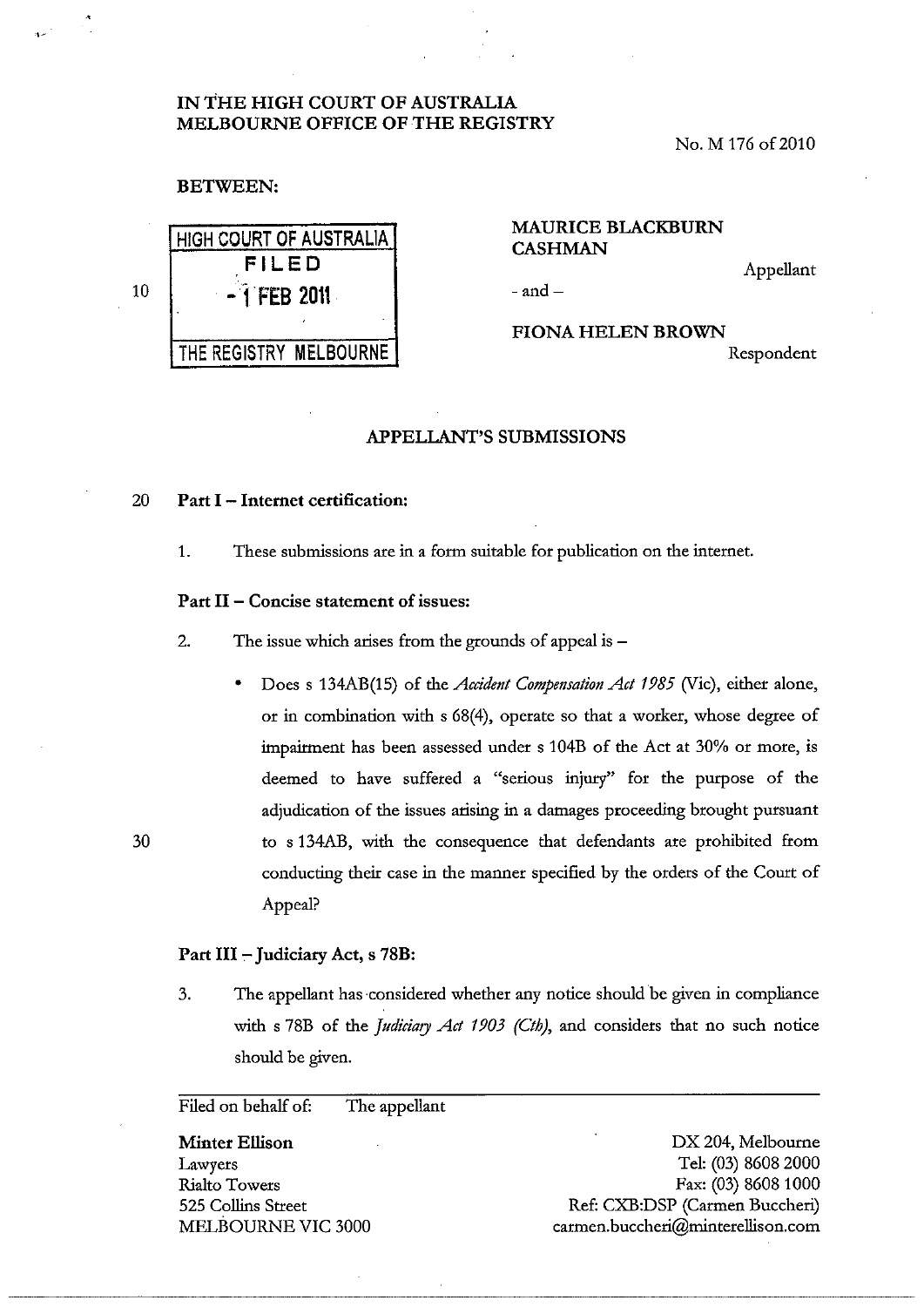## Part IV - Citation of the reasons for jndgment of the Court of Appeal:

4. The reasons for judgment of the Court of Appeal are not reported. They are available on Austlii, where the reasons may be downloaded in RTF format: Brumar (Vic) Pty Ltd v Norris; Brown v Maurice Blackburn Cashman [2010] VSCA 206 (25 August 2010).

#### Part V - Narrative statement of relevant facts:

- 5. The appellant is a firm of legal practitioners. In 2003 the respondent was employed by the appellant as a salaried partner and as the head of its family law practice in Melbourne.
- 10 6. The respondent claims that from 8 January 2003 to 17 November 2003 she was "systematically undermined, harassed and humiliated" by a fellow employee, and that complaints and requests to the managing partner for intervention went unanswered and that, as a consequence, she suffered psychological injury and associated loss and damage.
	- 7. On about 12 December 2005, and pursuant to s 98C of the *Accident Compensation*  Act, the respondent made a claim for statutory compensation for non-economic loss. The amount of compensation payable to the respondent was determined, in part, by the assessment of the respondent's degree of impairment in accordance with s 91 of the Act, which required that the assessment be made in accordance with the AMA Guides (4'h edition) as modified by s 91, and in particular as modified by s 91(6) which substituted for Chapter 14 of the AMA Guides, the Clinical Guidelines to the Rating of Psychiattic Impairment'.
	- 8. On or about 23 February 2006, the Victorian WorkCover Authority ("the Authority"), by its authorised agent, accepted that the respondent had a psychological injury arising out of her employment with the appellant.
	- 9. On about 22 March 2006, and pursuant to s 104B(9) of the *Accident Compensation*  Act, the Authority referred the following medical questions to a Medical Panel for its opinion under  $s$  67 of the Act  $-$

<sup>&</sup>lt;sup>1</sup> Section 91(6) was subsequently substituted by s 9(2) of the *Acddent Compensation and Other Legislation (Amendment) Act 2006* **which commenced on 26 July 2006, so that there is now substituted for Chapter 14 of the AMA Guides the guidelines entitled "The Guide to the Evaluation** of Psychiatric **Impainnent for Clinicians". The transitional provision**  is in s 290 of the *Accident Compensation Act*.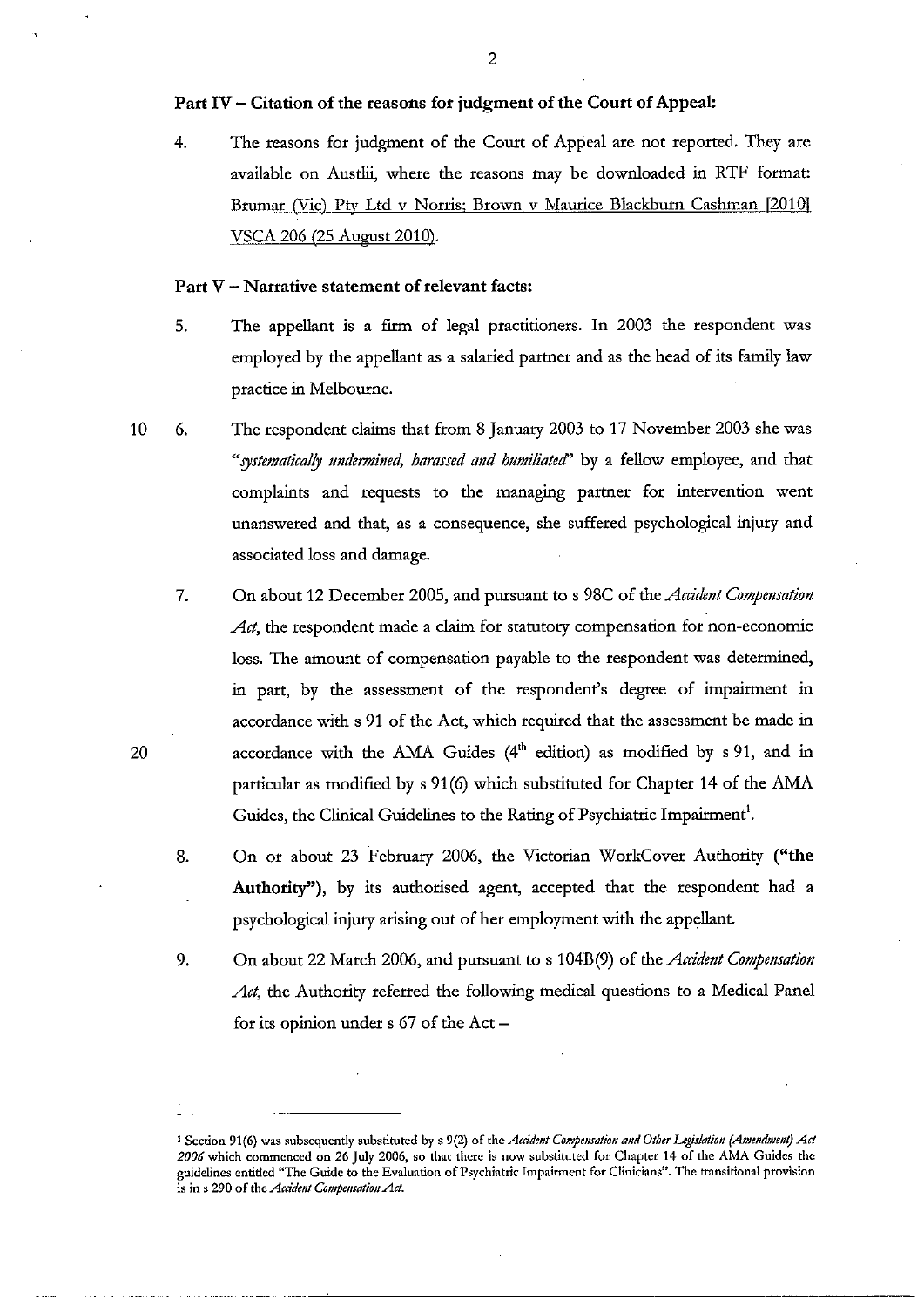- (1) What is the degree of impairment resulting from the accepted injury/s assessed in accordance with Section 91, and is the impairment permanent?
- (2) Does the worker have an accepted injury which has resulted in a total injury mentioned in the table in Section 98E(1)?
- 10. The Medical Panel was constituted by Dr Diane Neill and Dr Nathan Serry. On 28 June 2006 the Panel certified as follows<sup>2</sup> -
	- (1) The Panel is of the opinion that there is a 30% psychiatric impairment resulting from the accepted psychological injury, when assessed in accordance with Section 91(2) for the purposes of Sections 98(c) and 134AB(3) & (15) of the Act. The degree of psychiatric impairment is permanent within the meaning of the Act.
	- (2) No.

- 11. On about 15 August 2006, the Authority advised the respondent of the Panel opinion and of her entidements under s 98C of the Act.
- 12. On about 25 October 2006 the respondent made application pursuant to s 134AB(4) of the *Accident Compensation Act,* by which she sought access to the statutory "serious injury" gateway beyond which she could then commence a common law proceeding against the appellant for damages<sup>3</sup>.
- 20 13. By s 134AB(15) of the *Accident Compensation Act,* the respondent was deemed to have suffered a "serious injury", because the assessment undertaken under s 104B of the Act was 30 per centum or more.
	- 14. On 18 July 2007 the respondent commenced a proceeding in the County Court of Victoria by which she claimed common law damages for negligence<sup>4</sup>. The mode of trial nominated by the respondent on the writ was trial by jury<sup>5</sup>.
	- 15. By its amended defence dated 29 September 2009, the appellant denied (inter alia) the respondent's allegations of causation and injury<sup>6</sup>.

<sup>2</sup>**See certificate of opinion dated 28 junc'2006.** 

<sup>&</sup>lt;sup>3</sup> Barwon Spinners Pty Ltd v. Podolak (2005) 14 VR 622; *Dwyer v. Calco Timbers Pty Ltd* (2008) 234 CLR 124.

**<sup>4</sup> Sec writ & statement of claim dated 18 July 2007.** 

*<sup>5</sup> COIIIl{y COllrt Rules oJProcednre ill Civil Proceedillgs* **1999, Rule 47.02(1) and (1.1). See now,** *COUllty COllrt Civil Procedure Rules 2008*, *Rule 47.02(1)(a)* and (1.1).

<sup>6</sup> **See amended defence dated 29 September 2009, para 7.**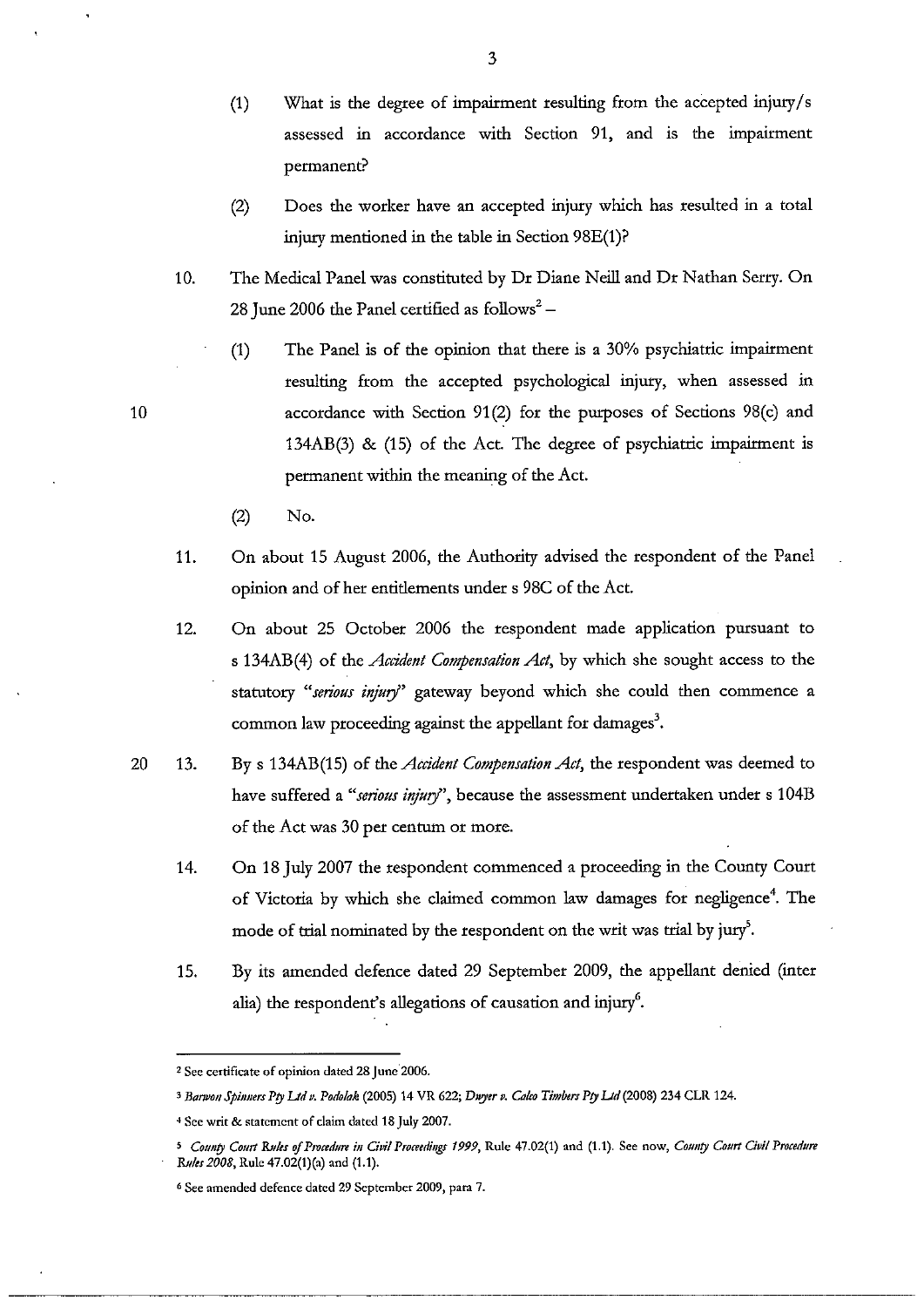- 16. By her amended reply dated 15 October 2009, the respondent alleged that the Medical Panel opinion must be accepted as final and conclusive in the common law damages proceeding. The respondent alleged that the appellant is estopped from making any assertion inconsistent with (inter alia) the opinion of the Medical Panel<sup>7</sup>.
- 17. The proceeding came on for trial before His Honour Judge Lacava who, on 22 October 2009, pursuant to s76(1) of the *County Court Act* 1958 (Vic), stated the following questions for determination of the Court of Appeal<sup>8</sup>  $-$ 
	- (1) Do any, and if so which of the estoppels pleaded in paragraph 1A(i) of the plaintiffs amended reply to the amended defence arise?
	- (2) Is this Honourable Court obliged to accept as final and conclusive in any trial of this action any, and if so which, of the matters pleaded by the plaintiff at paragraph 1B(a) and (b) of her amended reply to amended defence?
	- (3) Is the defendant precluded from acting in any, and if so which, of the ways claimed by the plaintiff in para.1B(c) of her amended reply to amended defence?
- 18. The stated case was argued together with the appeal in *Brumar (Vic) Pty Ltd v. Noms* before the Court of Appeal constituted by Ashley JA, Mandie JA and RossAJA'.
- 19. On 25 August 2010, for the reasons given by Ashley JA, with which Mandie JA and Ross AJA agreed, the Court answered the stated case as follows<sup>10</sup> –
	- (1) Unnecessary to answer.
	- $(2)$ &(3) The defendant (appellant) is prohibited in this proceeding from  $-$ 
		- (a) making any assertion, whether by pleading, submission or otherwise; and
		- (b) leading or eliciting evidence, whether in evidence in chief, cross **examination or re-cross examination,**

**<sup>7</sup> See amended reply dated 15 October 2009, paras lA & tB.** 

**<sup>8</sup> Scc Ruling dated 22 October 2009.** 

<sup>&</sup>lt;sup>9</sup> Brumar (Vie) Pty Ltd v. Patricia Norris raised a cognate issue which issue is now affected by statutory amendment, namely the insertion of s 134AB(19A) and the repeal of s 134AB(19)(c).

<sup>&</sup>lt;sup>10</sup> Brumar (Vic) Pty Ltd v. Patricia Norris; Fiona Helen Brown v. Maurice Blackburn Cashman [2010] VSCA 206.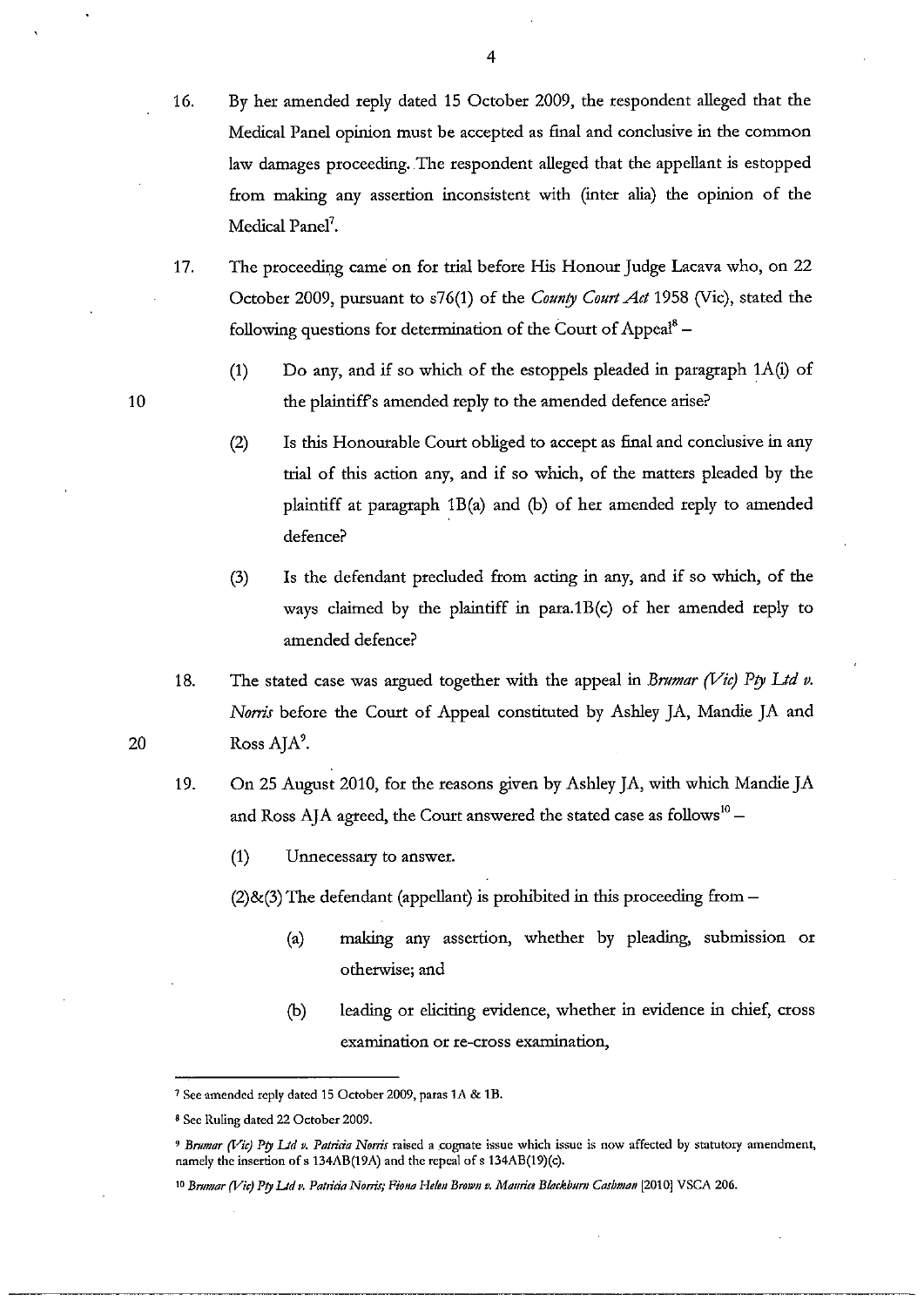which is inconsistent with the opinion of the Medical Panel provided on or about 28 June 2006; and in particular from making any assertion, or leading or eliciting evidence, to the contrary of the following –

- (i) that the plaintiff, as at 28 June 2006, suffered a permanent (in the sense of it being likely to last into the foreseeable future) mental or behavioural disturbance or disorder which was severe by reference to its consequences with respect to pain and suffering and loss of earning capacity, when judged by comparison with other cases in the range of possible mental or behavioural disturbances or disorders;
- (ii) that it was the pain and suffering and loss of earning capacity consequences of the accepted psychological injury which constituted the permanent mental or behavioural disturbance or disorder which was severe.

## Part VI - Argument:

## *The errors in the Court of Appeal's reasons*

- 20. The Court of Appeal erred in its construction of s 134AB(15) and s 68(4) of the *Accident Compensation Act* 1985. The errors are found in paragraphs [170] and [176] of the reasons for judgment of Ashley JA, with whom the other members of the Court agreed, where his Honour considered that -
	- (a) it would be anomalous if an injury which is deemed to be serious injury had no effect in a permitted common law proceeding [170];
	- (b) the panel opinion which is to be adopted and applied by a court is the opinion with its "mandated serious injury consequences" [170]; and
	- (c) the effect of s 68(4) is that an impairment assessment of more than 30 per cent given under s 104B(9), having the operation commanded by s 134AB(15), has the effect, in a common law proceeding, that the employer is not entided to put in issue the fact that, at the time when the opinion was expressed, the worker suffered serious injury, which in the present case, was a permanent severe mental disturbance or disorder [176].

20

30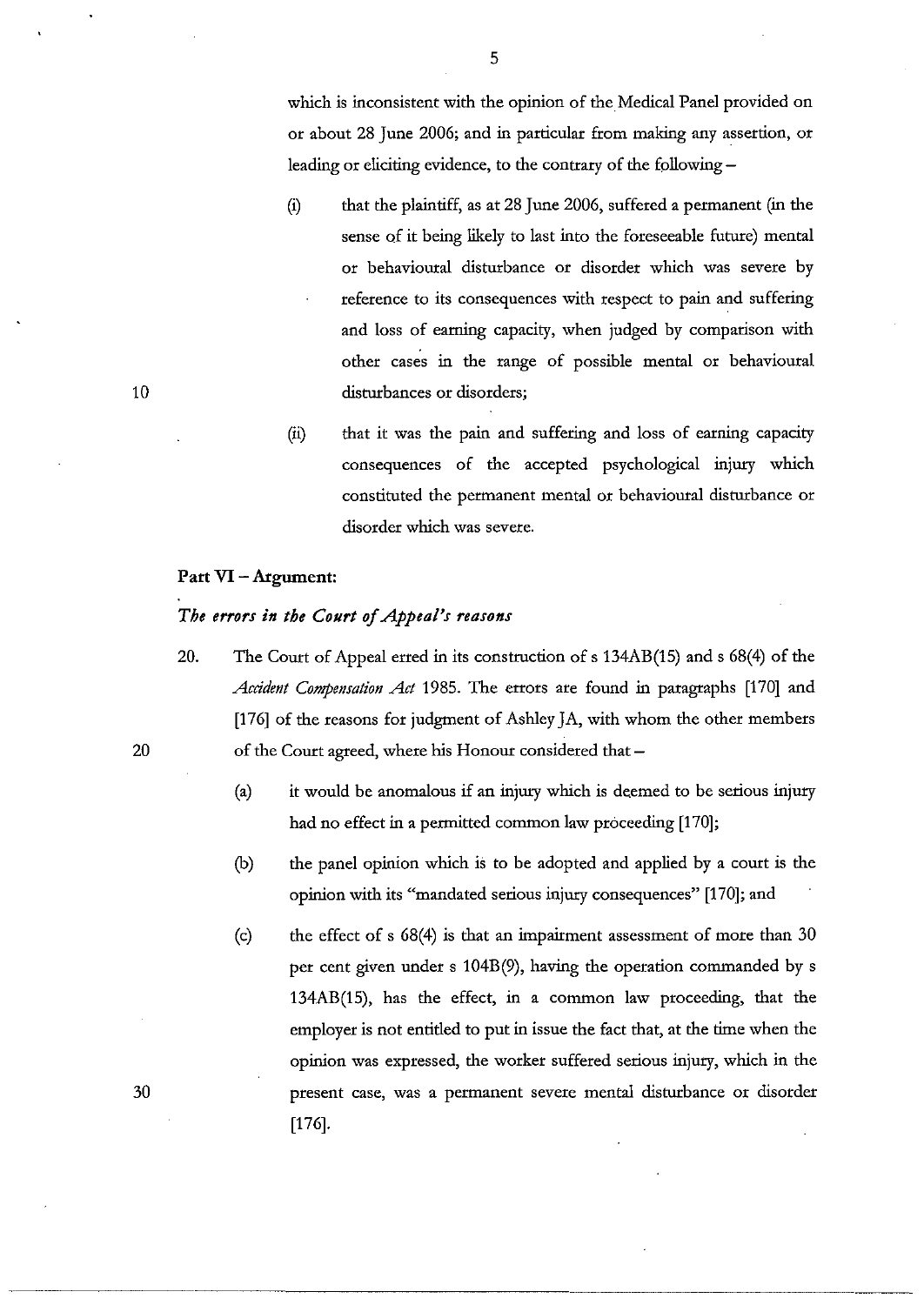21. For reasons *developed* below, the Court of Appeal should have construed s  $134AB(15)$  and s  $68(4)$  so that they sit harmoniously with s  $134AB(23)(b)$ , which provides that in the trial of a proceeding, the jury must not be informed that the injury in respect of which the proceeding is brought, "has been deemed, found, or required to be found, to be a serious injury". The Court of Appeal should have held that the deemed "serious injury" effected by s 134AB(15) operated so as to permit the respondent to commence a damages proceeding, and for no wider purpose. And the Court should have construed s 68(4) consistently with the Court of Appeal's earlier decision in *Pope v WS Walker*  $\mathcal O$ *Sons Pty Ltd*<sup>1</sup> with the consequence that the Medical Panel opinion does not bind the court on the trial of the respondent's damages proceeding, as the respondent's level of impairment assessed in accordance with the AMA Guides, as modified by s 91(6) of the Act, and the permanence of that assessed impairment, are not issues which arise at triaL

#### *Statutory Background*

- 22. "Serious injury" gateways to the *recovery* of common law damages first appeared in Victoria in the *Transport Accident Act* 1986 (Vic), s 93<sup>12</sup>. Broadly speaking, there are three gateways common to the *Transport Accident Act* and the kindred provisions in s 135A and s 134AB of the *Accident Compensation Act-*
	- (a) a deemed "serious injury" in consequence of an impairment assessment of 30% or more;
	- (b) consent of the relevant statutory body or self insurer; and
	- (c) . leave of the Court.
- 23. The Court of Appeal has previously held that s 93 of the *Transport Accident Act*  contingently extinguishes rights of action at common law<sup>13</sup>. The Court of

6

10

<sup>11 (2006) 14</sup> VR 435 at 438 to 440, (11) to (21).

<sup>&</sup>lt;sup>12</sup> The restriction on common law actions for damages in s 93 of the *Transport Accident Act* by reference to the criterion of "serious injury" was noted by the Court in *Duyer v Calco Timbers Pty Ltd* (2008) 234 CLR 124 at 129, [6]. Some background to the enactment of the *Transport Accident Act* is referred to in *Humpbreys v Poljak* [1992] 2 VR 129 at 131 per Crockett and Southwell JJ. Compare the "significant injury" gateways now found in the *Wrongs Act 1958* (Vie), s 28Lr.

<sup>&</sup>lt;sup>13</sup> *Wilson v Nattrass* (1995) 21 MVR 41 at 55 per Ashley JA, with whom Hedigan J at 58 was in substantial agreement. Sce also, *Swannell v Farmer* [1999] 1 VR 299 at 305 to 309 per Batt and Buchanan JJA; *Transport Accident Commission v Mllrrqy* **(2005) 12 Vu. 314 at 316-7, [8J per BuchananJA, with whom Charles JA and Osbom** *AJA* **agreed;** *Hoyes v TrollsportAcddelll COlnnJissiol1* **[2010] VSCA 104 at [19] and [20] per Neave JA, with whom Nettle JA agreed.**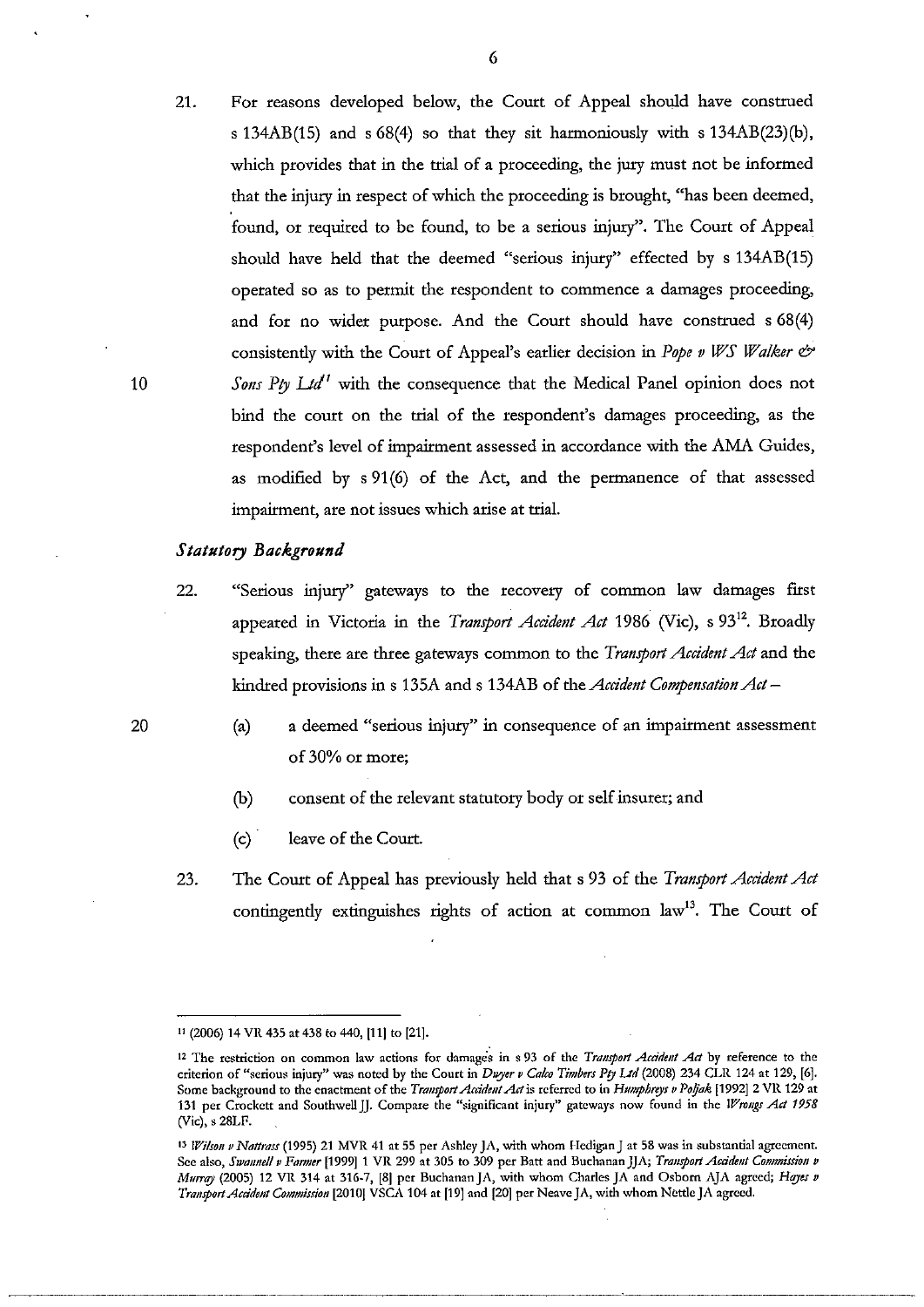Appeal's characterisation of the effect of s 93 of the *Transport Accident Act* is equally applicable to s  $135A(1)$  and s  $134AB(1)$  of the *Accident Compensation Act*<sup>14</sup>.

- 24. In 1992 "serious injury" gateways to the recovery of common law damages were introduced for injuries arising out of, or in the course of, or due to the nature of employment by a new s 135A of the *Accident Compensation Act* <sup>15</sup>. In concept, the gateways were much like those in s 93 of the *Transport Accident Act*.
- 25. In 1997 the *Acddent Compensation Act* was substantially amended, and the rights of workers to recover common law damages in respect of injuries arising on or after 12 November 1997 were abrogated by s  $134A^{16}$ .
- 26. In 1999, common law rights were restored by s 134AB of the *Acddent Compensation Act'.* Section 134AB follows, to a substantial degree, the model of s  $135A^{18}$ , in that there are the following "serious injury" gateways to the recovery of common law damages $19 -$ 
	- (a) an impairment assessment of 30 per centurn or more which gives rise to a deemed "serious injury" [s 134AB(15)];
	- (b) consent by the Authority or self insurer [s  $134AB(16)(a)$ ] if satisfied that the worker suffered a "serious injury" as defined by the narrative test in s 134AB(37) and (38);
	- (c) leave by a court to bring a proceeding  $[s 134AB(16)(b)]$  if satisfied that the worker suffered a "serious injury" as defined by the narrative test; and
	- (d) a default gateway under s 134AB(9), which is engaged if the Authority fails to advise the worker in writing within a period of 120 days of receiving the worker's application whether the worker is deemed to have a "serious injury", or whether, otherwise, the Authority will issue a

20

<sup>&</sup>lt;sup>14</sup> As suggested in relation to s 135A by Phillips JA in *Dolling v National Australia Bank* (2002) 5 VR 234 at 239, [12] **Oast sentence), Buchanan JA and Vincent JA agreeing.** 

**<sup>15</sup> Section 135A was substituted by** *thcAccidclltConpellSoliolJ (lTVorkCover)Act* **1992 (Vie), s 46(3).** 

<sup>&</sup>lt;sup>16</sup> The abrogation of common law rights effected by s 134A was noted by the Court in *Dwyer v Calco Timbers Pty Ltd* (2008) 234 CLR 124 at 129, [5].

<sup>17</sup> As noted by the Court in *Duyer v Co/co Timbers PlY Ud* (2008) 234 CLR 124 at 129, [4] and [5].

<sup>&</sup>lt;sup>18</sup> Barwon Spinners v Podolak (2005) 14 VR 622 at [5] per Phillips JA.

<sup>&</sup>lt;sup>19</sup> The three principal gateways in s 134AB were referred to by the Court in *Duyer v Calco Timbers Pty Ltd* (2008) 234 CLR 124 at 129 to 130, [8].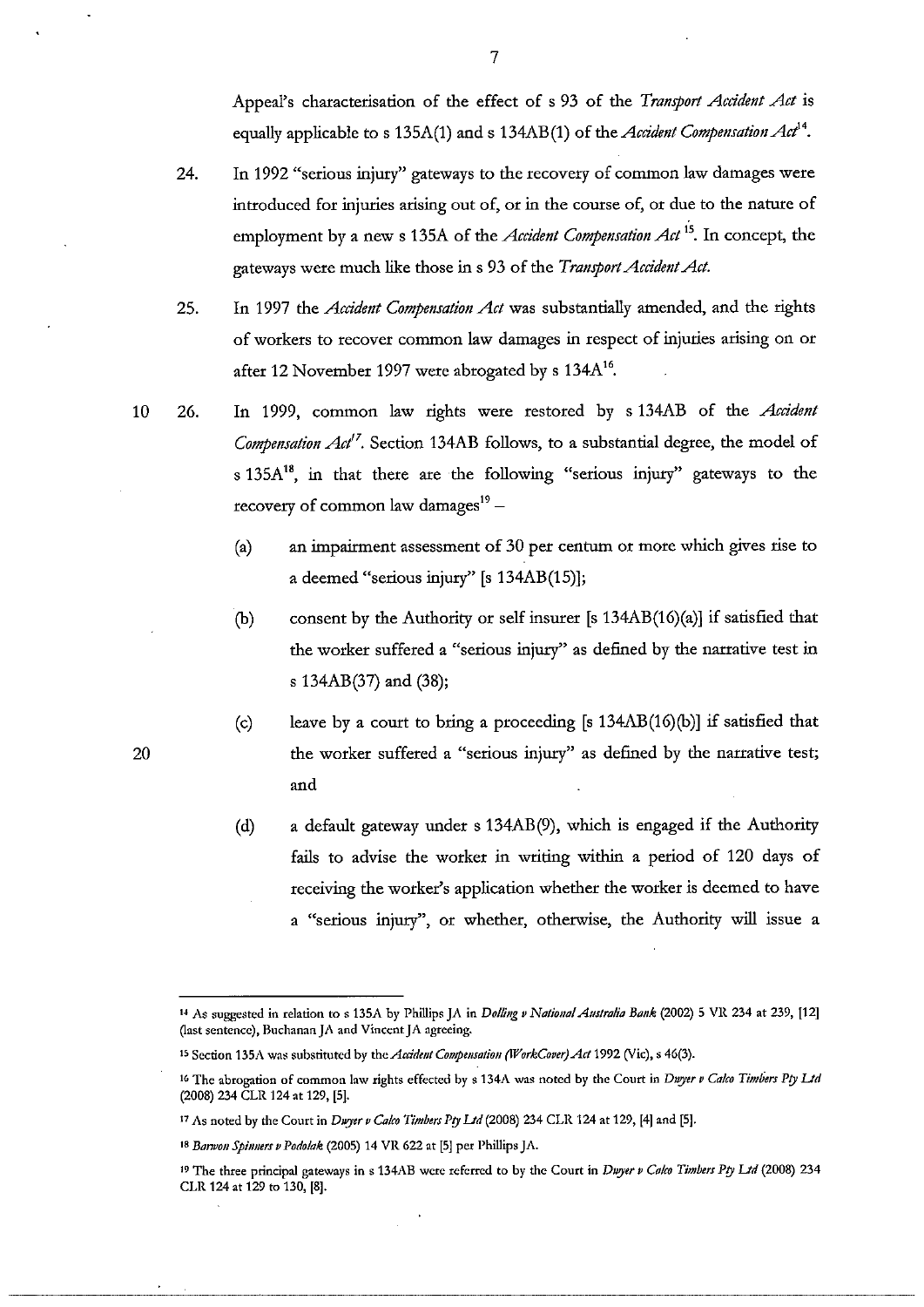certificate under (16)(a) consenting to the commencement of a  $proceeding<sup>20</sup>$ .

27. There are, however, a number of variations on the s 13SA model which were effected by s  $134AB^{21}$ . Neither s  $134AB(19)(c)$  (now repealed<sup>22</sup>) nor s  $134AB(23)$ has a corresponding provision in s 13SA.

#### *Sub-section 134AB(15)*

28. Correctly construed, the condition in s 134AB(2) that a worker may recover damages in respect of an injury if the injury is a "serious injury" does not require "serious injury" to be proven at the trial of the damages proceeding so as to entitle the worker to recover damages<sup>23</sup>. The "serious injury" criterion in s 134AB(2) refers to the gateways to the commencement of a proceeding for the recovery of damages in s  $134AB^{24}$ . The scheme of s  $134AB$  requires that one of those gateways be engaged *prior* to the commencement of a damages proceeding. Accordingly, "serious injury", as defined, is not an issue which arises at trial<sup>25</sup>. This construction is supported by sub-section (3) which prohibits the commencement of a proceeding unless -

- (a) a determination of the degree of impairment is undertaken under s 104B and an application is made under s 134AB(4); or
- (b) a worker makes an application under s 134AB(4) on the ground that the worker has a "serious injury" within the meaning of the section.

8

20

<sup>&</sup>lt;sup>20</sup> The default gateway in s 134AB(9) corresponds to s 135A(2DB).

<sup>&</sup>lt;sup>21</sup> As noted by Phillips JA in *Barwon Spinners v Podolak* (2005) 14 VR 622 at [3] and [6], significant changes were made **to the "narrative test" by which the Parliament constructed a number of very significant hurdles.** 

**<sup>22</sup> Following the hearing of the stated case, but before judgment, s 134AB(19)(c) was repealed by s 57(2) of the**  Accident Compensation Amendment Act 2010, and s 134AB(19A) was inserted by s 57(3), both of which were deemed to come into operation on 10 December 2009. Section 134AB(19A) provides -

**<sup>(191\)</sup> Any finding made on an application for leave to bring proceedings in respect of the injury does not give rise to an issue estoppel in any proceedings for the recovery of damages brought in accordance with this section which is heard and determined on and from the commencement of section 57(3) of the Accident Compensation Amendment Act 2010.** 

**<sup>23</sup> cf,** *Bowles v Coles Myer Lld* **[1995] 1 VR 480 at 483 where Ashley J stated, in relation to s 135A, that s 135A(1) and (2) were not concerned with the bringing of proceedings, but the recovery of damages, and that s 135A(3), which corresponded to s 134AB(15), was a provision of an evidentiary character. Whether or not that construction was correct for the purposes of s 135A as it then stood, it should not be applied to s 134AB,** which' is **in different terms.**  At [63] of the reasons for judgment below Ashley JA noted the insertion of sub-ss 135A(2A) and (3A) after the **decision in** *Bowles.* 

<sup>24</sup> In a similar way to which s 60F of the *Limitation Act 1969* (NSW) was held to provide a summary of the effect of the substantive provisions that followed in *Dedousis v Water Board* (1994) 181 CLR 171 at 177 per Deane, Dawson, **Toohey, Gaudron and McHugh JJ.** 

*<sup>25</sup> Pelkovski v Gallelfi* **[1994] VR 436 at 437 per Brooking J.** *Petkovski* **concerned "serious injury" for the purposes of**  s 93 of the *Transport Accident Act* 1986, but the point is equally applicable to s 134AB.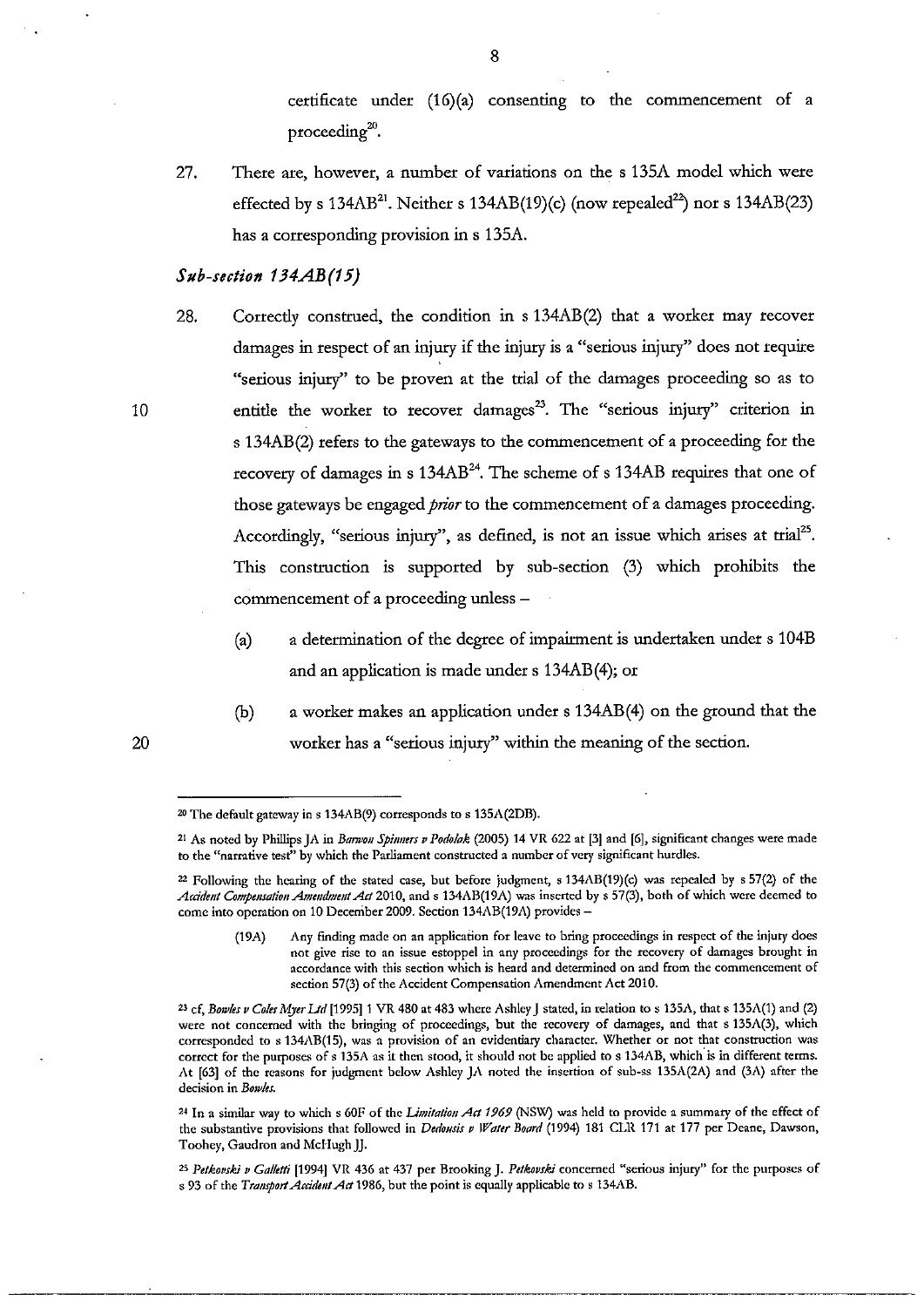- 29. The appellant's construction of s 134AB(2) is also supported by s 134AB(16), which prohibits the commencement of a proceeding if the level of impairment assessed under s 104B is less than 30%, unless the Authority or self insurer consents to the commencement of a proceeding under paragraph (16)(a), or a court gives leave to the commencement of a proceeding under paragraph  $(16)(b).$
- 30. The purpose of s 134AB(15) of the Act is to deem an injury, which is assessed for impairment under s 104B at 30 per centum or more, to be a "serious injury", for the purpose of reviving the worker's common law rights contingendy extinguished by s 134AB(1), and thereby to permit the worker to commence a damages proceeding: it has no wider purpose. The purpose of s 134AB(15) is indicated by s 134AB(7)(a), which requires the Authority to advise the worker if the worker is deemed to have a "serious injury", or whether the Authority consents to the worker bringing a damages proceeding if the worker is not deemed to have a "serious injury".
- 31. In particular, the terms of s 134AB(23)(b), show that Parliament did not intend that a deemed "serious injury" is relevant to any issues at the trial of the worker's common law damages proceeding. Section 134AB(23) provides -
	- $(23)$  . In the trial of a proceeding brought under this section, a jury must **not be informed-**
		- **(a) of the monetary thresholds and statutory maximums**  specified by or under subsection (22); or
		- (b) that any injury in respect of which the proceeding has been **brought has been deemed, found, or required to be found, to be a serious injury; or**
		- (c) that the Authority or self-insurer has been satisfied that the **injury is a serious injury; or**
		- **(cl) that the Authority or self-insurer has issued a certificate**  under subsection (16)(a).

32. Section 134AB(23)(b) evinces a legislative intent that the issues at trial be determined by the court, and not by reference to deemed consequences of a statutory impairment assessment. It does this by providing that the irrelevant issues listed therein should not be mentioned to the jury, which reflects the position with other irrelevant issues, such as a plaintiffs entidement to workers

10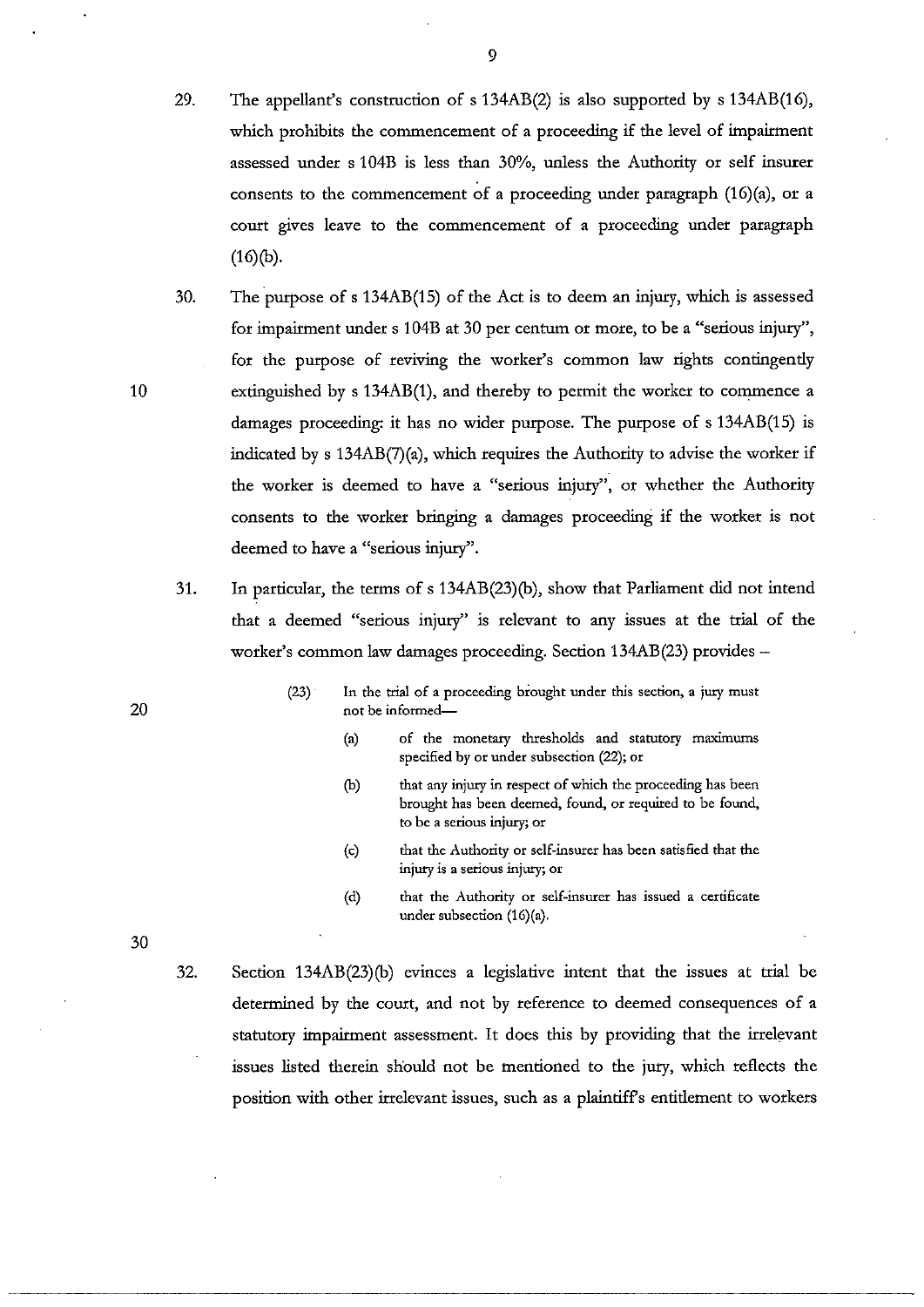compensation<sup>26</sup>, and the existence of insurance which might cover a defendant's liability27.

#### *Symmetry*

20

33. At paragraph [170] of the reasons for judgment Ashley  $[A]$  stated  $-$ 

**It would be anomalous if an injury which is deemed to be a serious injury had no effect in a permitted common law proceeding. That will not occur if, which in my view is the true situation, the panel opinion which is to be adopted and applied by a court is the opinion with its mandated serious injury consequences.** 

- 10 34. The suggested anomaly arose because the Court was of the opinion that a determination of serious injury in an application brought under s 134AB(16)(b) can *give* rise to an issue estoppel in a subsequent common law proceeding.
	- 35. There are three answers to the Court of Appeal's reliance on this suggested anomaly. First, it is to be recalled that there is a further gateway, namely consent under paragraph (16)(a). There is no suggestion that the consent of the Authority or self insurer under paragraph  $(16)(a)$  has binding consequences for the subsequent common law damages proceeding.
	- 36. The second answer is that, assuming the Court of Appeal's decision in *Brumar (Vic) Pty Ltd v Norris* was correct, and that by operation of (the now repealed) s 134AB(19)(c) a decision of a court in an application under s 134AB16(b) gave rise to an issue estoppel on the question of "serious injury", it is to be observed that a decision of a court in an application under paragraph (16)(b) is the product of a process which is quite different from the assessment of impairment under s 104B. In an application under paragraph (16)(b), evidence is called, there is capacity to cross examine, the judge hearing the application must *give* detailed reasons, and there is a right of appeal to the Court of Appeal. There is no anomaly in according different treatment to a result arrived at by an informal process where there is no curial hearing, no capacity to cross examine, and no right of appeal<sup>28</sup>.
- 30 37. Thirdly, the Court of Appeal's construction of s 134AB(19)(c) in *Brumar (Vie) Pry Lld v Noms* was incorrect. Paragraph (19)(c) provided as follows-

<sup>&</sup>lt;sup>26</sup> Fitzpatrick v Walter E Cooper Pty Ltd (1935) 54 CLR 200 at 216 per Dixon J; Chatzipantelis v Grimwade Castings [1966] **VR 242 at 245 per Winnekc, Cj. Barry and Gowans,JJ.** 

<sup>&</sup>lt;sup>27</sup> Grinham v Davies [1929] 2 KB 249 at 250 per Salter J; *Fitzpatrick v Walter E Cooper Pty Ltd* (1935) 54 CLR 200 at 210 **per Latham CJ** 

**<sup>28</sup> Scc s 68(4). As mentioned earlier, there is, however, the ability to seck judicial review of medical panel opinions.**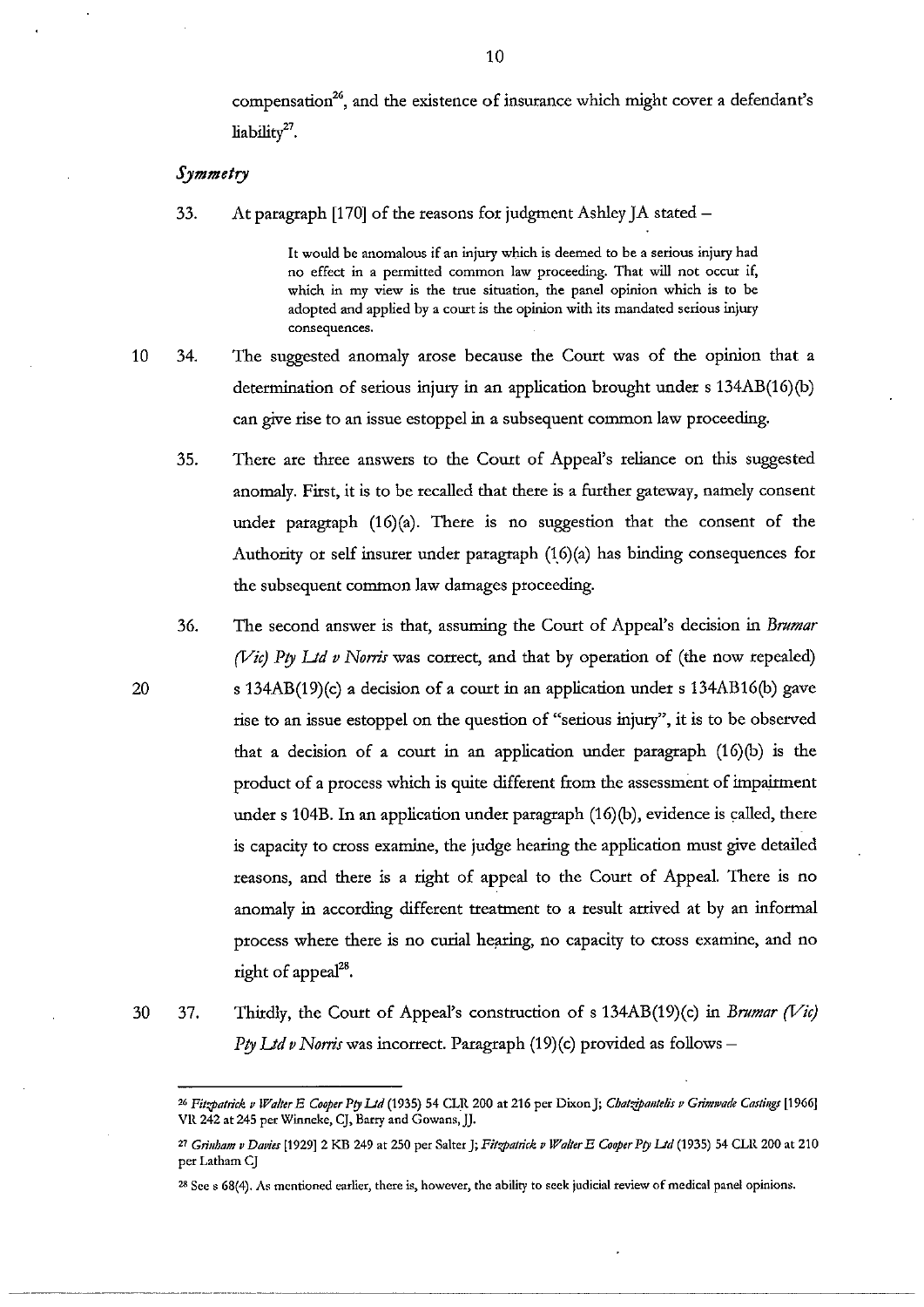no finding (other than a finding that the injury is a serious injury) made on an **application for leave to bring proceedings shall give rise to an issue estoppel** 

- 38. The starting point was that no finding gave rise to an issue estoppel. The words in brackets in s 134AB(19)(c) were to make plain that the finding of serious injury, as a statutory gateway, could not be revisited at trial.
- 39. Under the general law, both fundamental facts and the legal quality of the facts are capable of being the subject of an issue estoppel. But s 134AB(19)(c) defined the scope of the issue estoppel by drawing a distinction between a finding that an injury is a "serious injury", which is the subject of an issue estoppel, and all other findings, which are not. Thus understood, one can see the difference between findings which a court makes upon a serious injury application, and the legal quality of those findings. "Serious injury" is not a finding of fact in itself, but is a legal quality created by statute. In *Hoysted v Commissioner for Taxation*<sup>29</sup> Lord Shaw referred to "a fact fundamental to the decision arrived at", and the "legal quality" of that fact. In *Blair v Curran'°* Dixon J referred to Lord Shaw's reference to both a fundamental fact, and the legal quality of the fact. The injuries suffered by a worker, and their consequences are fundamental facts. The characterisation of the consequences of an injury as a "serious injury" is a statutory quality attributed to the facts which operates to open the gateway to proceedings for common law damages.
- 40. It is an unlikely consequence that the legislature intended that, where no other finding gave rise to an issue estoppel, a finding of "serious injury" could be "back-filled" by statutory criteria in the manner suggested by the Court of Appeal. Furthermore, in order to prove the issue estoppel identified in *Brumar,* it would be necessary to tender the record of the orders in the serious injury proceeding. But s 134AB(23)(b) would prevent this from occurring. And s 134AB(23) is generally inconsistent with the suggestion that the trial of a damages proceeding will be affected by the determinations of the gateway processes.

29 [1926] AC 155 at 165

10

20

30

30 (1939) 62 CLR 464 at 532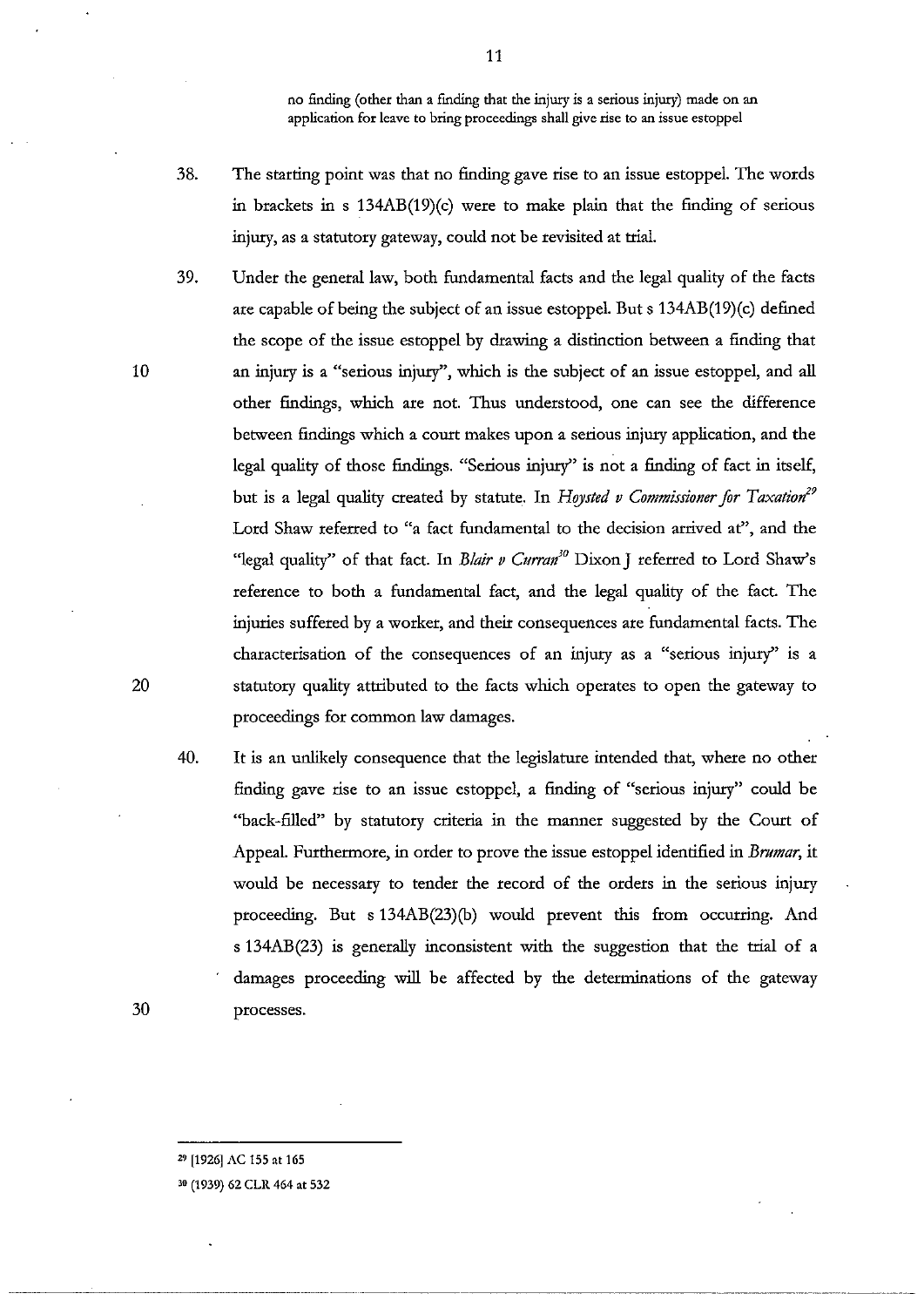41. Support for the Court of Appeal's decision in *Brumarmay* come from paragraph [11] of the reasons for judgment of this Court in *Dwyer v Calco Timbers Pty Ltd*<sup>31</sup>, where the Court stated -

> **Ifleave had been given, the statutory barrier to the bringing of proceedings by**  the appellant for the recovery of damages would have been removed. In that action for damages the appellant would have had in his favour an issue **estoppel arising from the finding that his injury was a "serious injury", but no**  other estoppel. This would have followed from para (c) of sub-s (19). The **provision respecting the issue estoppel both reflects the importance (by reason of its frnality) of the determination in any leave application of the issue of "serious injury" and highlights the requirement that the reasons of the County Court be as extensive and complete as those at a trial of the action.**

- 42. There are three things to be said about this passage.
- 43. First, the Court went no further than to restate the terms of s  $134AB(19)(c)$ , namely that an issue estoppel arises from the finding that the injury is a "serious injury", but no other estoppel. Correctly understood, the Court's reasons go no further than observing that the "serious injury" determination is final, and the statutory barrier to the bringing of proceedings cannot be revisited at triaL
- 20 44. Secondly, there are other matters which support the requirement that the court hearing an application under paragraph (16)(b) give extensive and complete reasons. The requirement to give detailed reasons has at least three purposes -
	- (a) the final nature of the decision on a serious injury application requires a correspondingly appropriate level of judicial scrutiny; $32$
	- (b) to assist the parties in deciding whether to exercise their right of appeal; and
	- (c) to assist the Court of Appeal in deciding for itself whether the injury is a serious injury.<sup>33</sup>
	- 45. Thirdly, the construction of s 134AB(19)(c) was not argued in *Dwyer*.
- 30 46. For the above reasons, the terms of the Act do not support the wide operation given to s 134AB(15) by the Court of Appeal. And there is nothing in any earlier

<sup>31 (2008) 234</sup> CLlt 124

<sup>&</sup>lt;sup>32</sup> See Second Reading Speech of the Minister for WorkCover, Legislative Assembly, *Parliamentary Debates (Hansard)*, 13 April 2000 at 1010.

<sup>&</sup>lt;sup>33</sup> Duyer v Calco Timbers Pty Ltd (2008) 234 CLR 124 at [32]; *Church v Echuca Regional Health* [2008] VSCA 153 at [110] to [113] per Ashley JA. Note that s 134AD was repealed by the *Accident Compensation Amendment Act* 2010.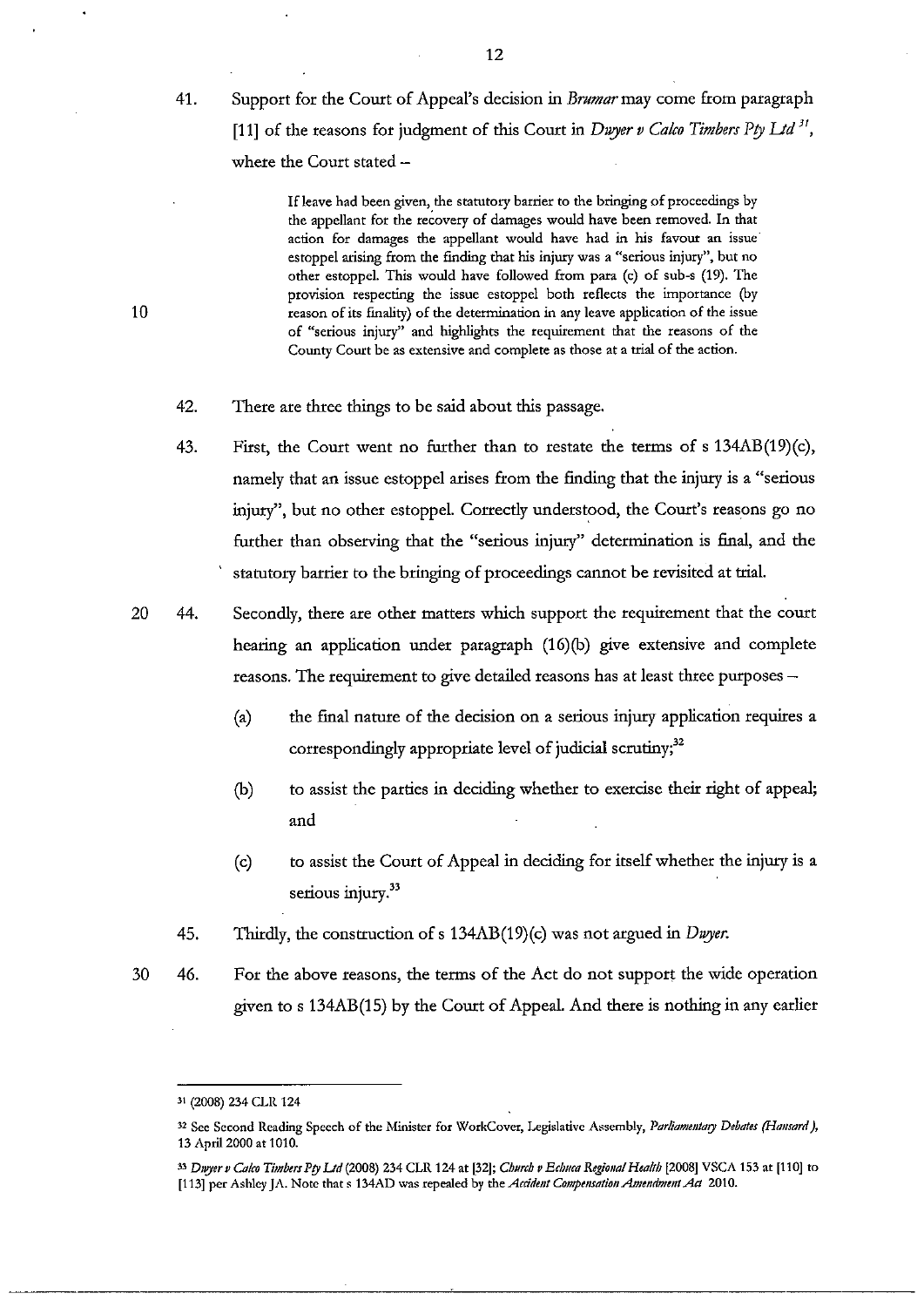authority, any extrinsic materials, or the history of the legislation, to support the Court of Appeal's construction of s 134AB(15).

## *Sub-section 68(4)*

- 47. It is difficult to see how the terms of  $s'68(4)$  could affect the outcome of this appeal: if the appellant's construction of s 134AB(15) is correct, then (subject to the matters raised by way of contention) the Court of Appeal's decision should be set aside. But at [161] Ashley JA thought that the questions raised by the case stated were resolved by reference to the operation of s 68(4) in the context of the operation of s 134AB.
- 10 48. Under the *Accident Compensation Act,* medical questions may be referred to a Medical Panel in a number of circumstances. They include -
	- (a) a reference by a court exercising statutory compensation jurisdiction  $[s 45(1)$  and s  $67(2)$ ];
	- (b) a reference by a court hearing an application under s 134AB(16)(b) for leave to commence a damages proceeding [s 45(1A)];
	- (c) a reference by a Conciliation Officer in a dispute in connection with a claim for statutory compensation [s 55A, s 56(6) and s 67(2)]; and
	- (d) a reference by the Authority or self insurer -
		- (i) in respect of hearing loss claims [s 89(3D)]; and
		- (ii) in respect of the degree of impairment resulting from an injury assessed in accordance with s 91 [s 104B(9)].
	- 49. The procedures and powers of a Medical Panel are prescribed by s 65 and s 68 of the Act. Under those provisions -
		- (a) a Panel is not bound by the rules or practices as to evidence  $[s 65(1)]$ ;
		- (b) the Panel must act informally [s 65(2)];
		- (c) any attendance by a worker before the Medical Panel must be in private, unless the Panel considers it necessary for another person to be present [s 65(4];
		- (d) a Panel may ask a worker to meet with the Panel and answer questions, to supply documents, and to submit to a medical examination by the Panel or a member of the Panel [s 65(5)];

---~----- ---\_.\_-

20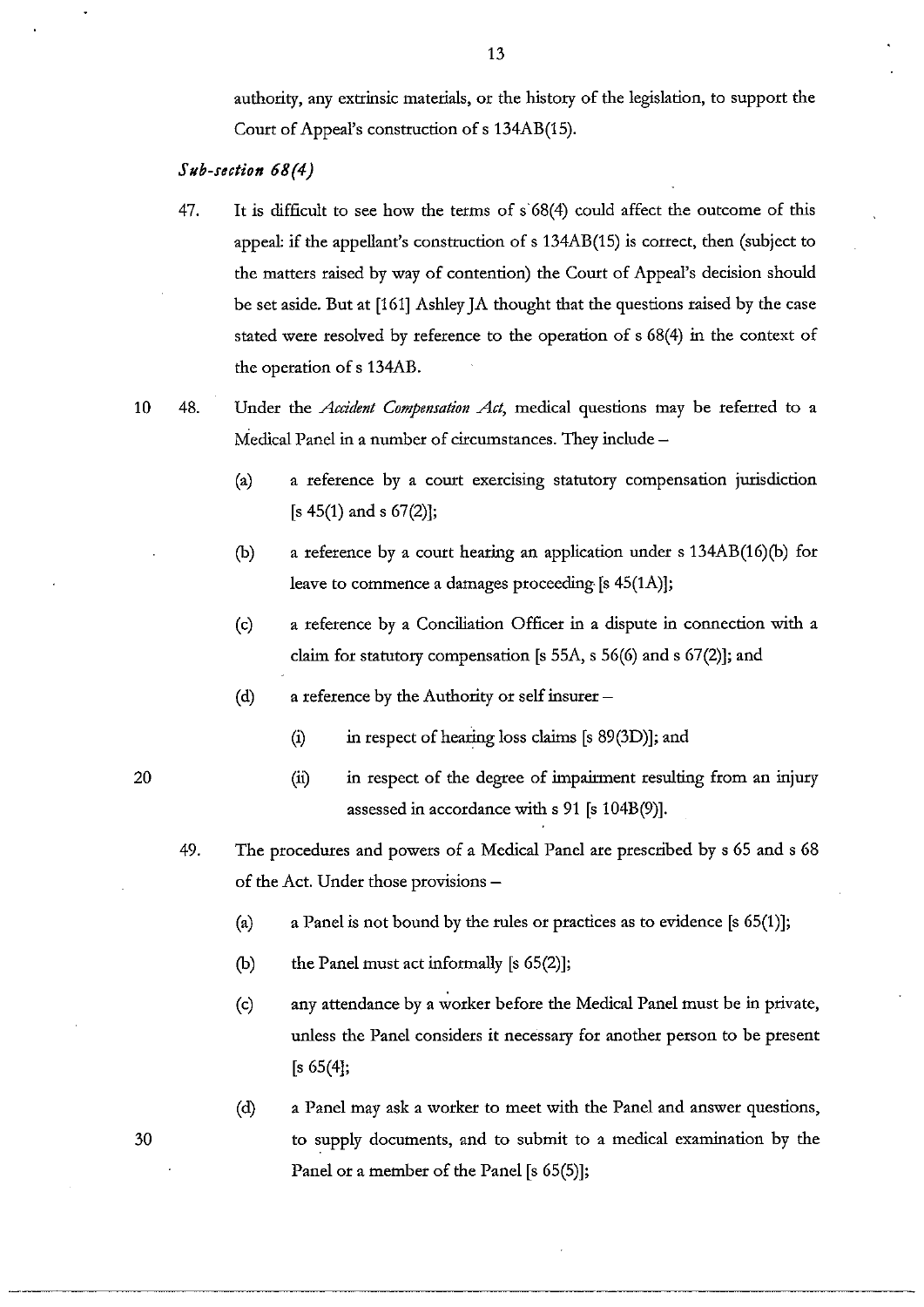- (e) the person or body referring a medical question to a Medical Panel must submit certain documents to the Panel [s 65(6A) and (6B)];
- (f) the Medical Panel must give a certificate as to its opinion [s  $68(2)$ ]<sup>34</sup>; and
- (g) the opinion of the Medical Panel must be accepted as final and conclusive [s  $68(4)$ ]<sup>35</sup>.
- 50. The application of s 68(4) of the *Accident Compensation Act* by the Court of Appeal to the present case was erroneous for two reasons.
- 51. First, s 68(4) should not be construed so that a court is bound by the determination of an issue does not arise. In this case, the Medical Panel assessed that the respondent's level of impairment, as at 28 June 2006, in respect of an accepted injury arising out of or in the course of employment<sup>36</sup>, in accordance with the Clinical Guidelines to the Rating of Psychiatric Impairment, was 30%, and that the impairment so assessed was permanent. Those issues will not arise in the respondent's common law damages trial<sup>37</sup>. And for the reasons already stated, the existence of a "serious injury" does not arise on the trial of the damages claim. The issues on the trial of the damages claim are different: they are whether the negligence of the appellant was a cause of any and if so what injuries of the respondent<sup>38</sup>. In respect of any injuries found to have been caused by the negligence of the appellant, damages are to be assessed at the date of trial<sup>39</sup>. The existence, cause, nature and extent of the respondent's injuries are not to be determined by medical practitioners applying criteria in the Clinical Guidelines to the Rating of Psychiatric Impairment as at 28 June 2006 to injuries accepted for statutory compensation purposes.
- 52. Secondly, s 68(4) should have been construed having regard to its history, as essayed by Eames JA<sup>40</sup> in *Pope v WS Walker*  $\mathcal{O}^*$  *Sons Pty Ltd<sup>11</sup>*, and so that it sits

**<sup>34</sup> There is** now a **requirement that the Panel give reasons, in consequence of amendments to ss 68(2) and (3) effected**  by ss 90(1) and (2) of the *Accident Compensation Amendment Act 2010*. Prior to the amendments, a person affected by a Medical Panel's opinion could request reasons pursuant to s 8 of the *Administrative Law Act 1978 (Vic): Masters v* McCubbery [1996] 1 VR 635.

**<sup>35</sup> However, the opinion is amenable to judicial review:** *Maslers v McOlbbery* **[1996] 1 VR 635.** 

<sup>&</sup>lt;sup>36</sup> See s 82(1) of the *Accident Compensation Act*, and note the interpretation given to kindred provisions in *Hatzimanolis v* ANI Corporation Ltd (1992) 173 CLR 473.

**<sup>37</sup> This point appears to have been accepted by Ashley JA at [166].** 

<sup>38</sup>*Allloca PIJ 1.Jd v Ellis* (2010) 240 CLR III at 122, [10].

*<sup>39</sup> O'Britll v MtKeoll* **(1968) 118 CLR 540 at 545.** 

**<sup>-1-0</sup> with whom Bell A-JA agreed.** 

<sup>&</sup>lt;sup>41</sup> (2006) 14 VR 435 at 438 to 440, [11] to [21].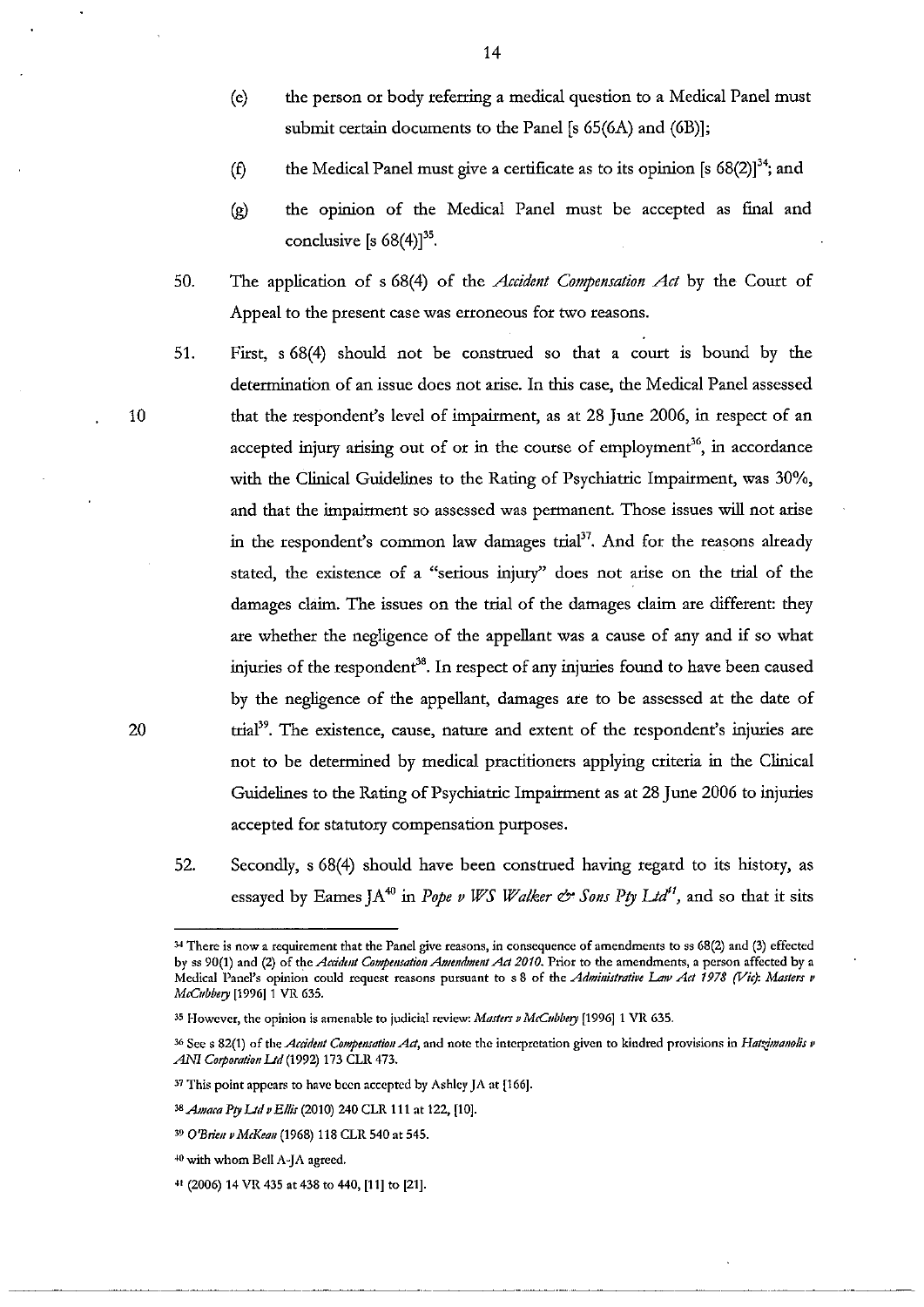harmoniously with s 134AB(23), under which the jury is not to be informed that an injury has been deemed to be a serious injury. A correct construction of s 68(4) required that s 68(4) be read down, as the Court of Appeal did in *Pope v WS Walker & Sons Pty Ltd.* In particular, the Court of Appeal in the present case should have applied the following observations of Eames  $IA^{42}$  -

The breadth of the terms of s 68(4) were remarked upon by Phillips JA in *QBE Workers Compensation (Vic) Ltd v Freisleben*<sup>43</sup> who described them as **"most extraordinary", and the terms of the subsection are, indeed, so broad that, in my opinion, they must be read down, in any event. Otherwise, the subsection would bind, for example, a jury hearing a common law damages claim, and would do so even if the claim was brought against a non-employer, in addition to an employer.44** 

- 53. The Court of Appeal's construction in the present case of s 68(4), in combination with s 134AB(15), has the very consequence which, implicidy, the Court of Appeal in *Pope v WS Walker & Sons Ptv Ltd* regarded as outside the boundaries of the intention of the legislation.
- 54. In accordance with the approach adopted by the Court of Appeal in its earlier decision in *Pope v WS Walker* & *Sons PlY Ud,* s 68(4) must be applied in the context of s  $104B(2)(c)(ii)$ , and s  $134AB(3)(a)$ , (4), (7), (15) and (23). Applied in this way, s 68(4) operates so that the Medical Panel opinion is binding on the Authority for the purpose of the Authority's consideration of the worker's application under s 134AB(4) to bring a proceeding for the recovery of damages, and, in particular, whether the worker is deemed to have suffered a serious injury by operation of sub-section (15), which must be the subject of the Authority's advice to the worker under sub-section (7). It is to be borne in mind that the jurisdiction of the Medical Panel under s 104B(9) is invoked when a worker disputes the Authority's own determination of the worker's level of impairment. Sub-section 68(4) operates so that the Medical Panel's opinion becomes binding on the Authority, with the consequence that the Authority's earlier determination is of no effect.
- 55. The appellant's construction of s 68(4) means that s 134AB(15) sits harmoniously with s 134AB(23), and that the rights of all defendants, including

10

20

<sup>&</sup>quot;(2006) 14 VR 435 at 440-1, [23].

<sup>43 [1999] 3</sup> VR 401 at 415, [39].

**<sup>+</sup>l Pootnote 4 of the reasons of Eames JA states, "We did not hear argument as to whether a medical panel opinion**  would constitute "[e]vidence given before" the court within the terms of s 44(3), and thus would not be capable of **being used in any other proceedings."**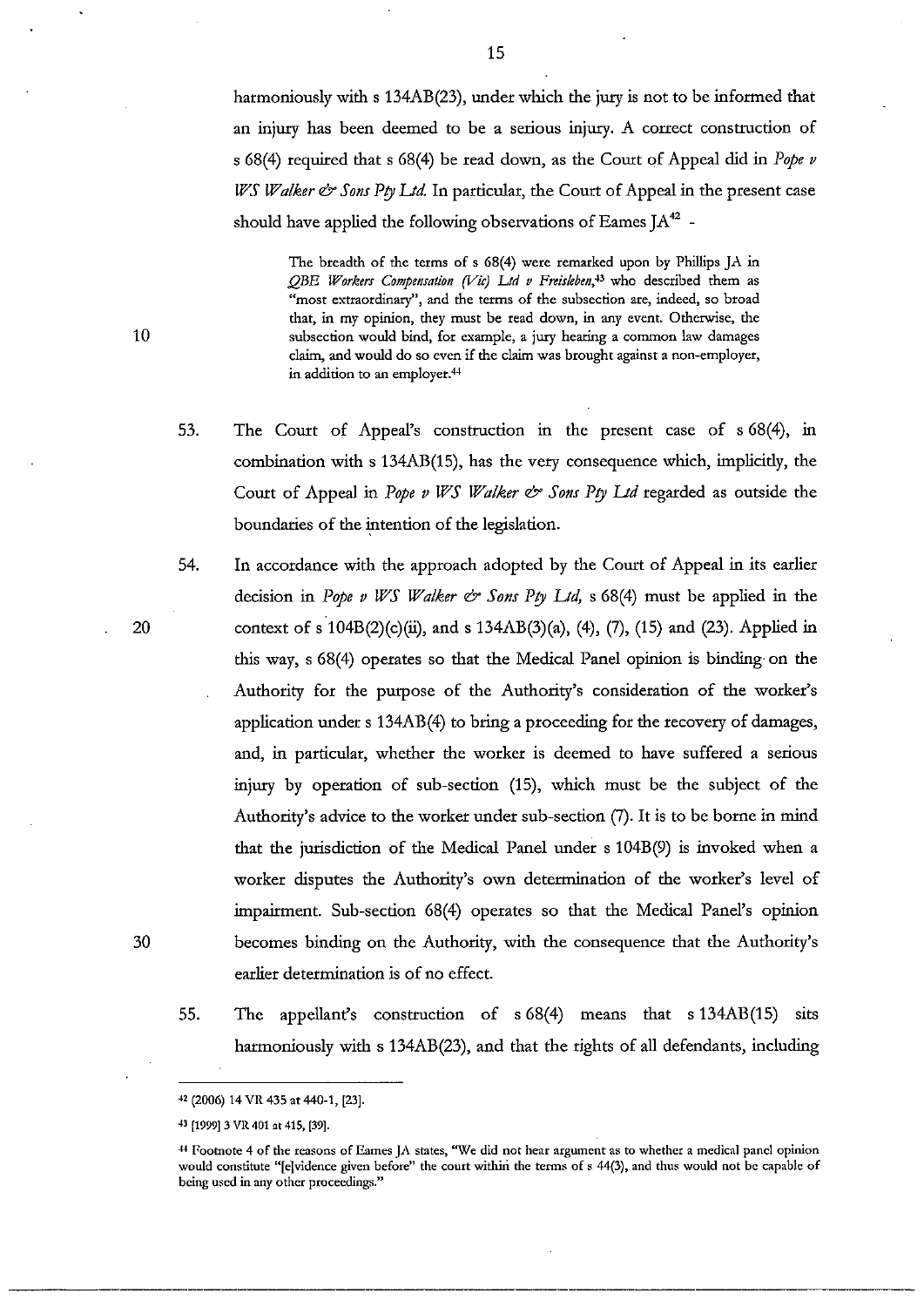non-employers, to contest at trial issues of injury, causation, and consequences are preserved<sup>45</sup>.

# *The terms of the Court of Appeal's orders*

- 56. At paragraph [167] of the reasons for judgment Ashley JA concluded that the deemed serious injury, in the case of a psychiatric injury, is one which meets the serious injury test imposed by sub-ss (37) and (38)(b) and (d). And Ashley JA stated that because sub-s (15) is expressed in unrestrained language, it should be read as meaning - except if there is no claim by the worker that the consequences of injury are severe with respect to loss of earning capacity - that the worker is deemed to suffer from serious injury both as to pain and suffering and loss of earning capacity consequences.
- 57. The Court of Appeal's orders reflected this approach. By the orders, the Court introduced elaborations of "serious injury" derived from authority, and from sub-sections (37) and (38). For example, paragraph (i) of the orders has in brackets after the word, "permanent", the words, "in the sense of being likely to last into the foreseeable future". These words are taken from the reasons of Phillips JA who delivered the judgment for the Court in *Banvon Spinners v*  Podolak<sup>16</sup>.
- 58. And the reference in paragraph (i) of the order to, "severe by reference to its consequences with respect to pain and suffering and loss of earning capacity when judged by comparison with other cases in the range of possible mental or behavioural disturbances or disorders", imports into the order some of the assessment criteria in sub-section (38). But sub-section (38) is not a definitional provision: it does not define "serious injury". Rather, it fixes criteria and conditions for the assessment of "serious injury" under sub-sections (16) and (19). The criteria in sub-section (38) are based, in part, upon the reasons of the majority in *Humphries v Poljak<sup>+7</sup>*, which concerned the establishment of "serious injury" for the purposes of s 93 of the *Transport Accident Act.* 
	- 59. The fact that the Court introduced into its orders content for the term "serious injury", and content which was adapted to this case, such as the adoption of "severe" rather than "serious", highlights the fact that the Court was seeking to

20

30

<sup>45</sup> See also, *Brambles v Wail* [2002] VSCA 150 at [18]

<sup>46 (2005) 14</sup> VR 622 at 639 [34]

<sup>&</sup>lt;sup>47</sup> [1992] 2 VR 129 at 140 per Crockett and Southwell JJ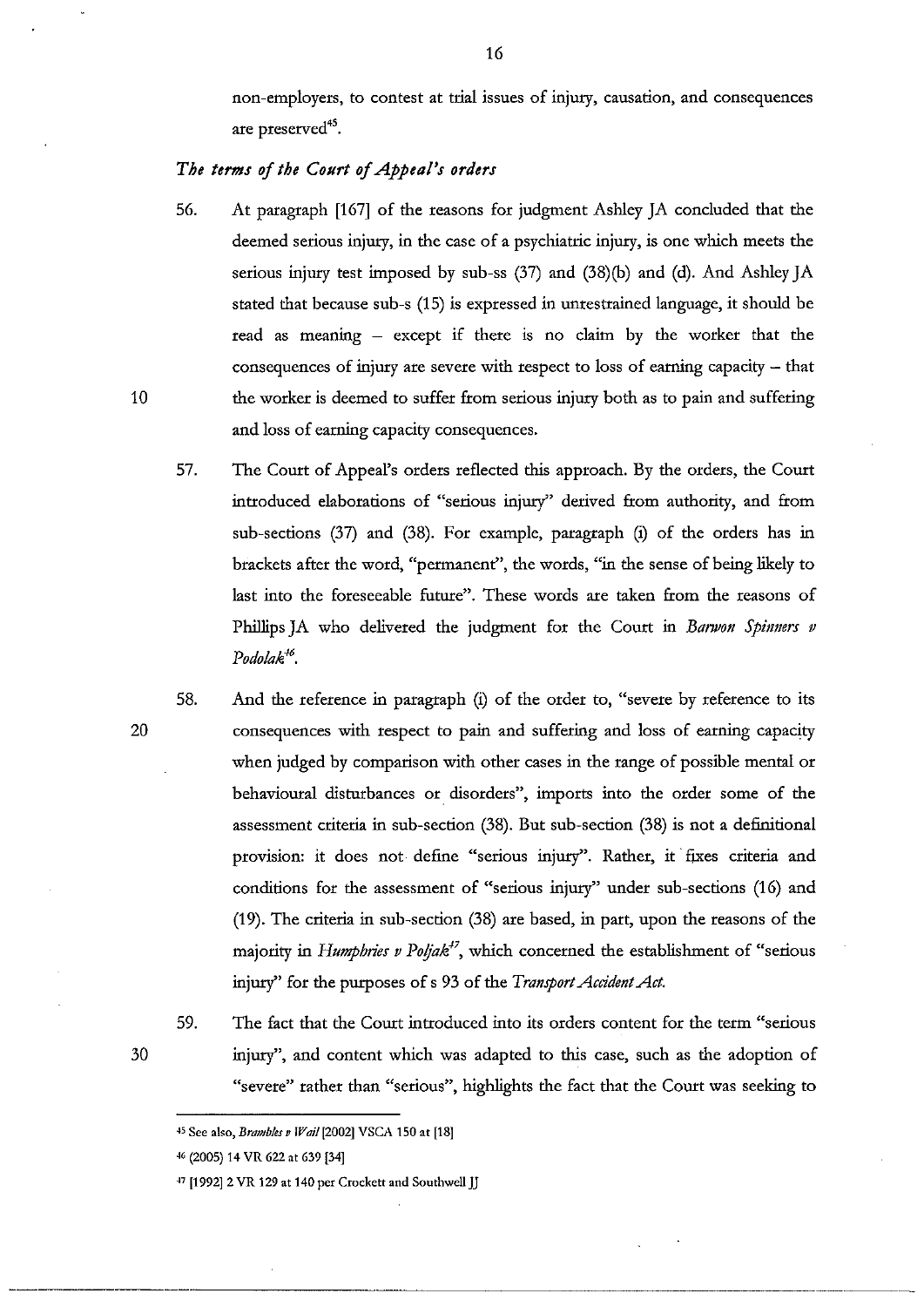employ a deemed statutory conclusion, devoid of factual content, as a factual premise. The difficulties in crafting content for a deemed statutory conclusion to be employed in a common law trial show that sub-s (15) was not intended to opetate in this way. Sub-s 134AB(15) is a statutory gateway, and no mote.

## *Notice of contention*

60. Issue estoppel has been taised by the tespondent by notice of contention. The appellant shall tespond to the tespondent's submissions on this point in its teply.

#### **Part VII - Applicable** statutes:

- 10 61. The following ptovisions of televant legislation, and guidelines ptescribed by s  $91(6)$  of the Act, are attached as annexures -
	- (a) **Annexure** A *Accident Compensation Act,* ss 5 ("medical question"), 45 to 49, 55A, 56, 63 to 68, 82, 83, 91, 98C, 104B, 134AB to 135A and 138A, copied from version 122, which incorporated amendments as at 26 November 2003<sup>48</sup>.
	- (b) **Annexure B -** a table identifying amendments to the abovementioned provisions.
	- (c) **Annexure C -** coples of amendments to the abovementioned provisions of the Act together with the transitional provisions.
	- (cl) **Annexure D -** a reprint of the abovementioned provisions of the *Accident Compensation Act* as currently in force copied from version 170, which incorporates amendments as at 1 January 2011.
		- (e) **Annexure E** *Clinical Guidelines to the Rating of Psychiatric Impairment* dated October 1997, published in the Victorian Government Gazette No S 87, 28 August 1998.
		- (f) **Annexure F** *The Guide to the Evaluation of Psychiatric Impairment for Clinicians,* published in the Victorian Government Gazette No G 19, 8 May 2008.
		- (g) **Annexure G -** *Transport Accident Act* 1986 (Vic), s 93, as originally enacted.

. ~-~--------------------.---.----

20

**<sup>48</sup> The period during which the acts or omissions alleged to give rise to the respondent's claimed injuries arc alleged to**  have occurred is 8 January 2003 to 17 November 2003.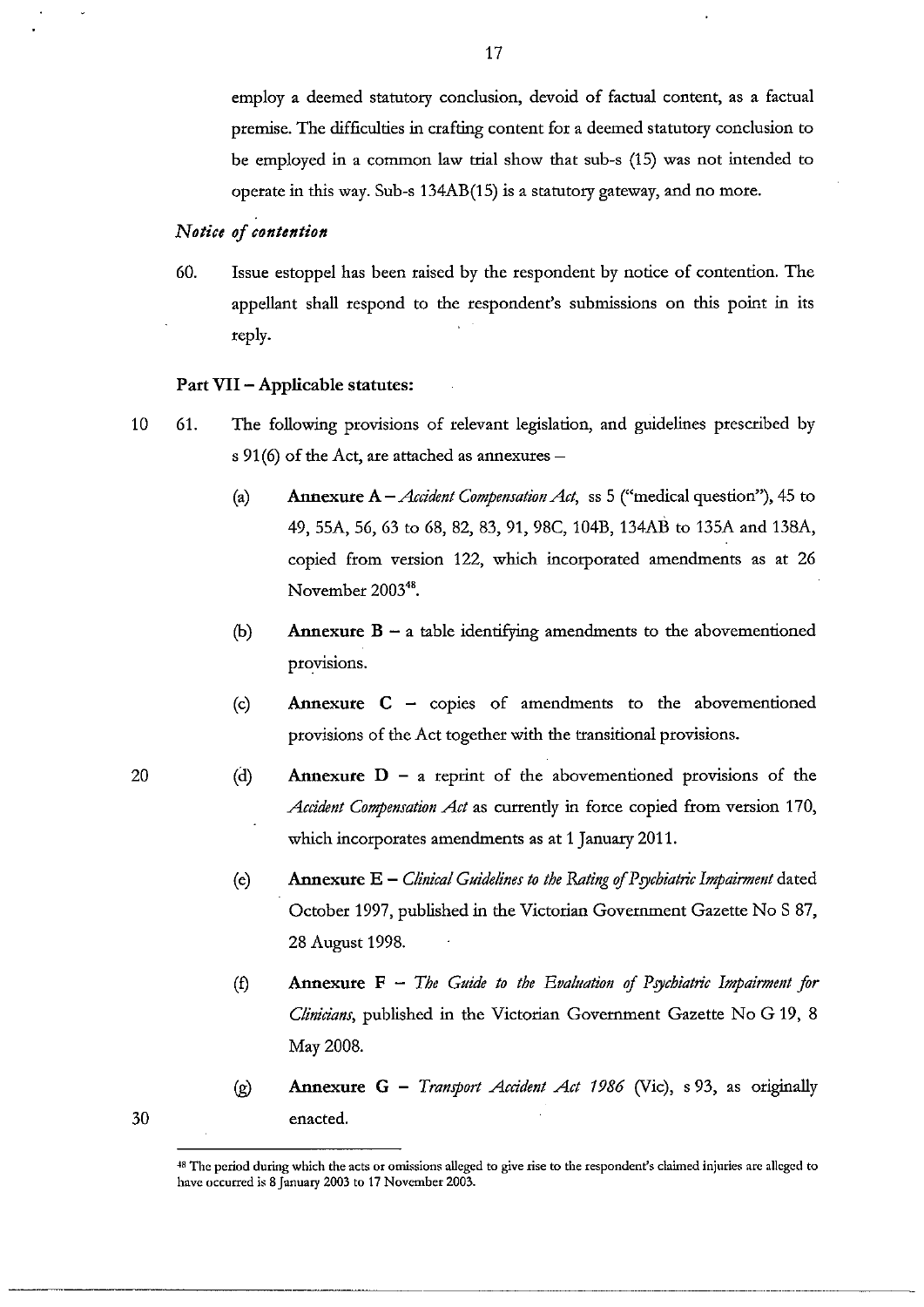- (h) **Annexure H** *Transport Accident Act 1986* (Vic), s 93, current reprint.
- 

62. The principal changes to provisions of the *Acddent Compensation Act 1985*  germane to this appeal over the period since the alleged occurrence of the respondent's claimed injuries are summarised as follows -

- (a) Sub-ss 68(2) and (3) were amended by the *Acddent Compensation Amendment Act 2010,* s 90(1) and (2), so as to require Medical Panels to give a written statement of reasons. By s 2(7) of the amending Act, s 90 came into operation on 10 April 2010. The transitional provision for the amendments to s 68(2) and (3) is in s 345 of the *Acddent Compensation*  Act, and provides that the amendment applies to opinions given on and after the commencement date.
- (b) Sub-s 91(6) was substituted by the *Acddent Compensation and Other Legislation (Amendment) Act 2006,* s 9(2), with the consequence that new guidelines, *The Guide to the Evaluation* of *Psychiatric Impainnent for Clinidans,*  were substituted for Chapter 14 of the AMA Guides. The opinion of the Medical Panel in the present case was furnished on 28 June 2006, which was before the new sub-s 91(6) commenced on 26 July 2006, being the day after the amending Act received Royal Assent. The transitional provision for the new s 91 (6) is in s 290 of the Act.
- (c) Sub-s 104B(9) was substituted by the *Acddent Compensation Legislation (Amendment) Act 2004,* s 5(10). The transitional provisions inserted as s 104B(19) and (20) of the *Acddent Compensation Act* would indicate that the substituted provisions governed the assessment of the respondent's impairment.
- (d) Sub-ss 134AB(3) and (4) were substituted by the *Acddent Compensation Legislation (Amendment) Act 2004,* s 6(1). The transitional provisions are in s 281 of the *Acddent Compensation Act,* and provide that s 134AB as amended applies to applications made under s 134AB(4) on or after the commencement of s 6 and s 7 of the amending Act, which was 21 December 2004.
- . (e) Sub-s 134AB(15) was amended by the *Acddent Compensation Legislation (Amendment) Act 2004,* s 6(2), which inserted the words, "made before an application under sub-section (4) is made". The transitional provision in

10

20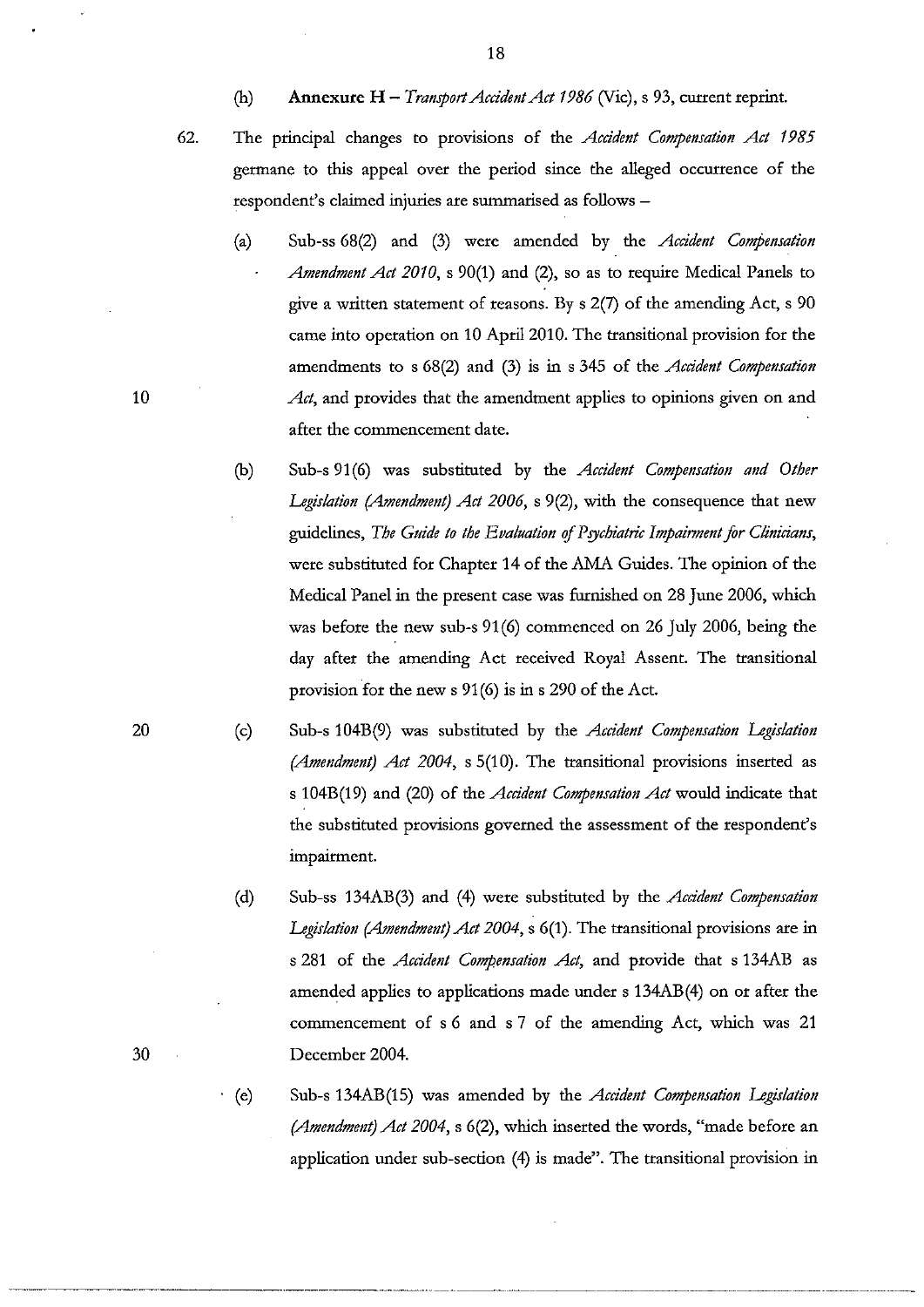s 281 of the *Accident Compensation Act* applied also to the amendment to sub-s (15).

- (f) Sub-s 134AB(19)(c) was repealed by the *Accident Compensation Amendment Act* 2010, s 57(2), which by s 2(5) was deemed to have come into operation on 10 December 2009.
- (g) Sub-s 134AB(19A) was inserted by the *Accident Compensation Amendment Act* 2010, s 57(3), which by s 2(5) was deemed to have come into operation on 10 December 2009. Sub-s (19A) has a self-contained transitional provision, in that it applies to proceedings heard and determined on and from the commencement of s 57(3) of the amending Act, which was deemed to be 10 December 2009.

# **Part VIII -** Orders sought **by the appellant:**

- 63. The orders sought by the appellant are as follows  $-$ 
	- A. The appeal be allowed.
	- B. The orders of the Court of Appeal made 25 August 2010 be set aside and in lieu thereof it is ordered that -
		- 1. The questions reserved by the primary judge be answered as  $follows -$ 
			- .1 Do any, and if so which, of the estoppels pleaded in para.1A(i) of the plaintiff's Amended Reply to Amended Defence arise?

Answer: No .

. 2 Is this Honourable Court obliged to accept as final and conclusive in any trial of this action, any, and if so which, of the matrers pleaded by the plaintiff at para.1B(a) and (b) of her Amended Reply to Amended Defence?

Answer: No.

.3 Is the defendant precluded from acting in any, and if so which, of the ways claimed by the plaintiff in para.1B(c) of her Amended Reply to Amended Defence?

Answer: No.

10

20